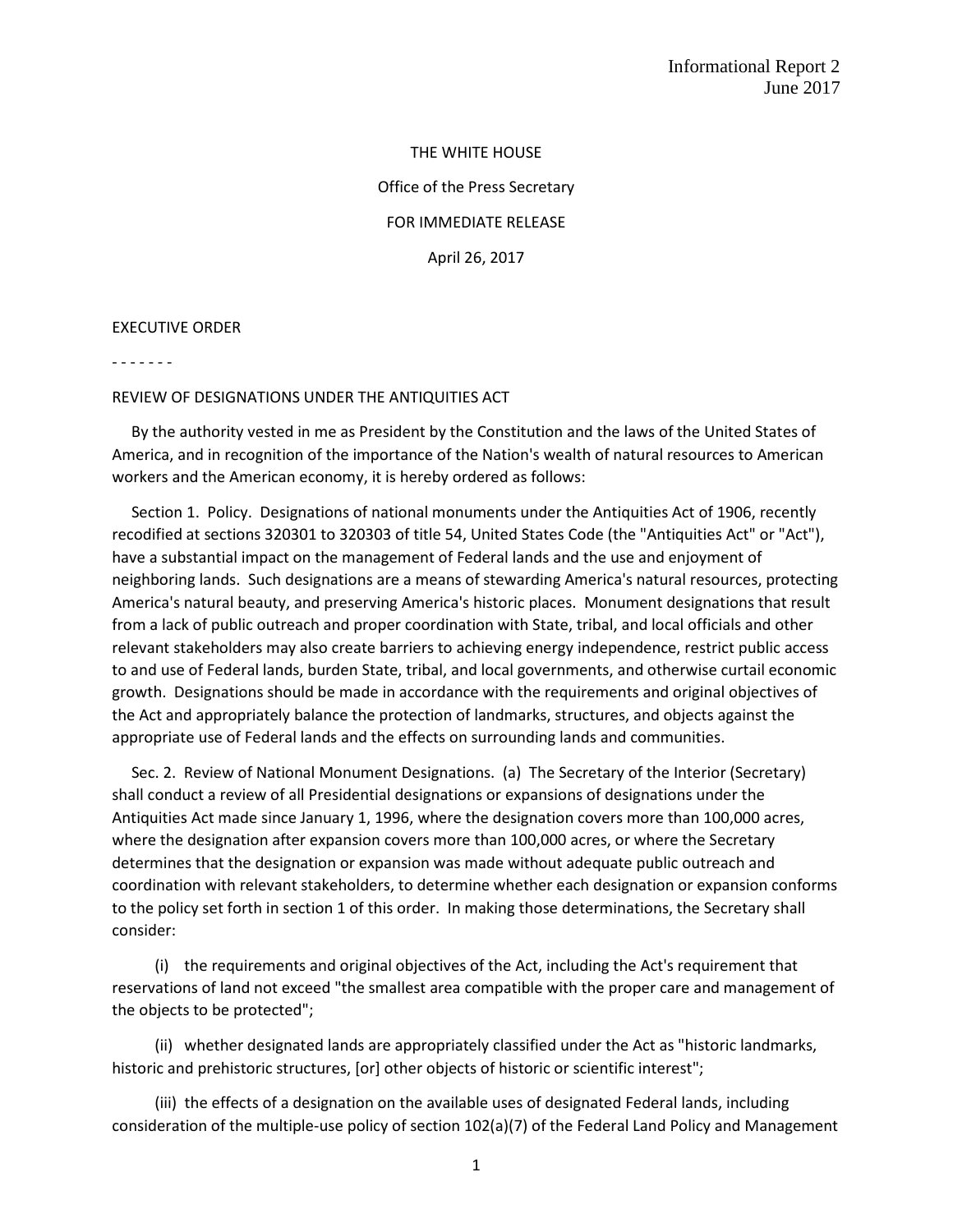Act (43 U.S.C. 1701(a)(7)), as well as the effects on the available uses of Federal lands beyond the monument boundaries;

 (iv) the effects of a designation on the use and enjoyment of non-Federal lands within or beyond monument boundaries;

 (v) concerns of State, tribal, and local governments affected by a designation, including the economic development and fiscal condition of affected States, tribes, and localities;

(vi) the availability of Federal resources to properly manage designated areas; and

(vii) such other factors as the Secretary deems appropriate.

 (b) In conducting the review described in subsection (a) of this section, the Secretary shall consult and coordinate with, as appropriate, the Secretary of Defense, the Secretary of Agriculture, the Secretary of Commerce, the Secretary of Energy, the Secretary of Homeland Security, and the heads of any other executive departments or agencies concerned with areas designated under the Act.

 (c) In conducting the review described in subsection (a) of this section, the Secretary shall, as appropriate, consult and coordinate with the Governors of States affected by monument designations or other relevant officials of affected State, tribal, and local governments.

 (d) Within 45 days of the date of this order, the Secretary shall provide an interim report to the President, through the Director of the Office of Management and Budget, the Assistant to the President for Economic Policy, the Assistant to the President for Domestic Policy, and the Chairman of the Council on Environmental Quality, summarizing the findings of the review described in subsection (a) of this section with respect to Proclamation 9558 of December 28, 2016 (Establishment of the Bears Ears National Monument), and such other designations as the Secretary determines to be appropriate for inclusion in the interim report. For those designations, the interim report shall include recommendations for such Presidential actions, legislative proposals, or other actions consistent with law as the Secretary may consider appropriate to carry out the policy set forth in section 1 of this order.

 (e) Within 120 days of the date of this order, the Secretary shall provide a final report to the President, through the Director of the Office of Management and Budget, the Assistant to the President for Economic Policy, the Assistant to the President for Domestic Policy, and the Chairman of the Council on Environmental Quality, summarizing the findings of the review described in subsection (a) of this section. The final report shall include recommendations for such Presidential actions, legislative proposals, or other actions consistent with law as the Secretary may consider appropriate to carry out the policy set forth in section 1 of this order.

Sec. 3. General Provisions. (a) Nothing in this order shall be construed to impair or otherwise affect:

(i) the authority granted by law to an executive department or agency, or the head thereof; or

 (ii) the functions of the Director of the Office of Management and Budget relating to budgetary, administrative, or legislative proposals.

 (b) This order shall be implemented consistent with applicable law and subject to the availability of appropriations.